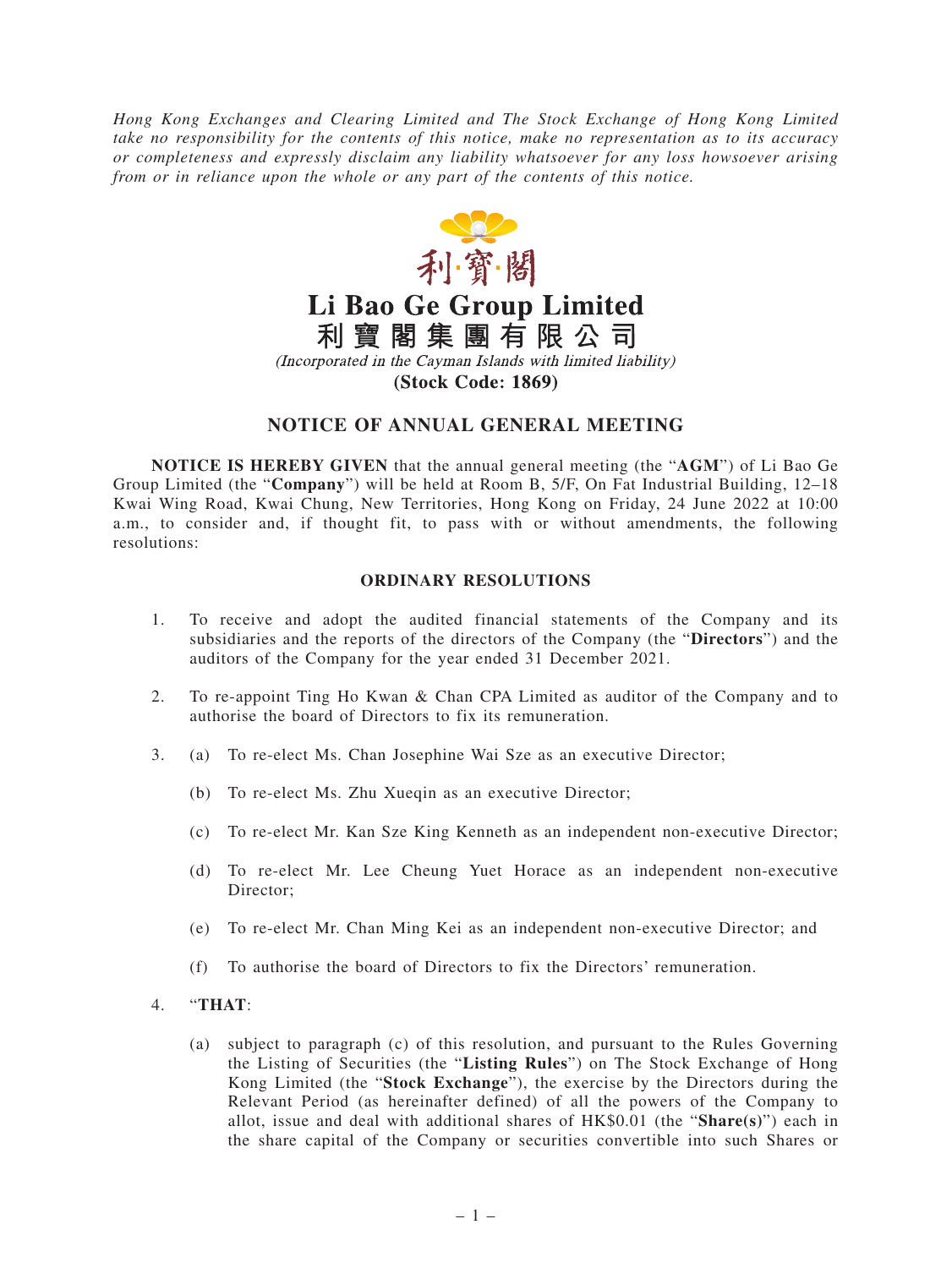options, warrants, or similar right to subscribe for any Shares or convertible securities of the Company and to make or grant offers, agreements and options (including bonds, warrants and debentures convertible into Shares of the Company) which would or might require the exercise of such power be and is hereby generally and unconditionally approved;

- (b) the approval in paragraph (a) of this resolution shall authorise the Directors during the Relevant Period to make or grant offers, agreements and options (including bonds, warrants and debentures convertible into Shares) which would or might require the exercise of such powers (including but not limited to the power to allot, issue and deal with additional Shares) during or after the end of the Relevant Period;
- (c) the total number of Shares to be allotted or agreed conditionally or unconditionally to be allotted and issued (whether pursuant to an option or otherwise) by the Directors pursuant to the approval in paragraphs (a) and (b) of this resolution, otherwise than pursuant to (i) a Rights Issue (as hereinafter defined); (ii) the exercise of any options granted under any share option scheme adopted by the Company or similar arrangement for the time being adopted for the grant or issue to officers and/or employees of the Company and/or any of its subsidiaries and/or any eligible persons thereunder of shares or rights to subscribe for Shares; (iii) any scrip dividend scheme or similar arrangement providing for the allotment of Shares in lieu of the whole or part a dividend pursuant to the articles of association of the Company (the "**Articles of Association**") from time to time; or (iv) an issue of Shares upon the exercise of rights of subscription or conversion under the terms of any warrants of the Company or any securities which are convertible into Shares, shall not exceed 20% of the total number of the issued Share as at the time of passing this resolution, and the said approval shall be limited accordingly; and
- (d) for the purpose of this Resolution, "**Relevant Period**" means the period from the passing of this resolution until whichever is the earliest of:
	- (i) the conclusion of the next annual general meeting of the Company; or
	- (ii) the expiration of the period within which the next annual general meeting of the Company is required by the Articles of Association or any applicable laws of the Cayman Islands to be held; or
	- (iii) the date on which the authority given under this resolution is revoked or varied by an ordinary resolution of the shareholders of the Company in general meeting.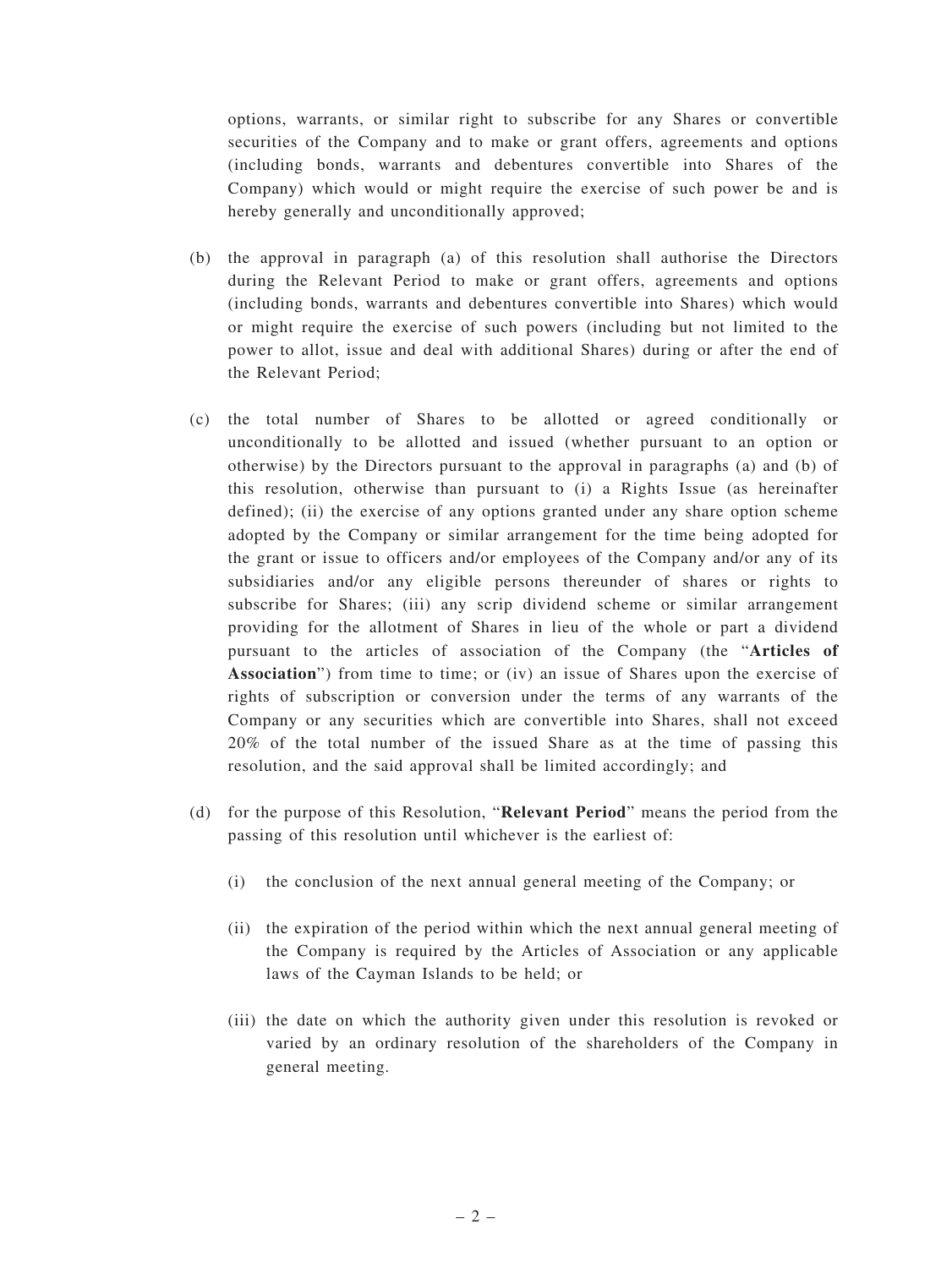"**Rights Issue**" means an offer of Shares open for a period fixed by the Company or the Directors to holders of Shares whose names appear on the register of members of the Company on a fixed record date in proportion to their then holdings of such Shares as at that date (subject to such exclusions or other arrangements as the Directors may deem necessary or expedient in relation to fractional entitlements or having regard to any restrictions or obligations under the laws of any relevant jurisdiction, or the requirements of any recognised regulatory body or any stock exchange)."

## 5. "**THAT**:

- (a) subject to paragraph (c) of this resolution, the exercise by the Directors during the Relevant Period (as hereinafter defined) of all the powers of the Company to repurchase Shares on the Stock Exchange or on any other stock exchange on which the securities of the Company may be listed and which is recognised by the Securities and Futures Commission of Hong Kong and the Stock Exchange for this purpose, and that the exercise by the Directors of all powers to repurchase such Shares are subject to and in accordance with all applicable laws and requirements of the Listing Rules or of any other stock exchange as amended from time to time, be and is hereby generally and unconditionally approved;
- (b) the approval in paragraph (a) of this resolution above shall be in addition to any other authorisation given to the Directors and shall authorise the Directors on behalf of the Company during the Relevant Period to procure the Company to repurchase its Shares at a price determined by the Directors;
- (c) the total number of Shares to be repurchased or agreed conditionally or unconditionally to be repurchased by the Company pursuant to the approval in paragraph (a) of this resolution during the Relevant Period shall not exceed 10% of the total number of the issued Shares as at the time of the passing of this resolution, and the said approval shall be limited accordingly; and
- (d) for the purpose of this Resolution, "**Relevant Period**" means the period from the passing of this resolution until whichever is the earliest of:
	- (i) the conclusion of the next annual general meeting of the Company; or
	- (ii) the expiration of the period within which the next annual general meeting of the Company is required by the Articles of Association or any applicable laws of the Cayman Islands to be held; or
	- (iii) the date on which the authority given under this resolution is revoked or varied by an ordinary resolution of the shareholders of the Company in general meeting."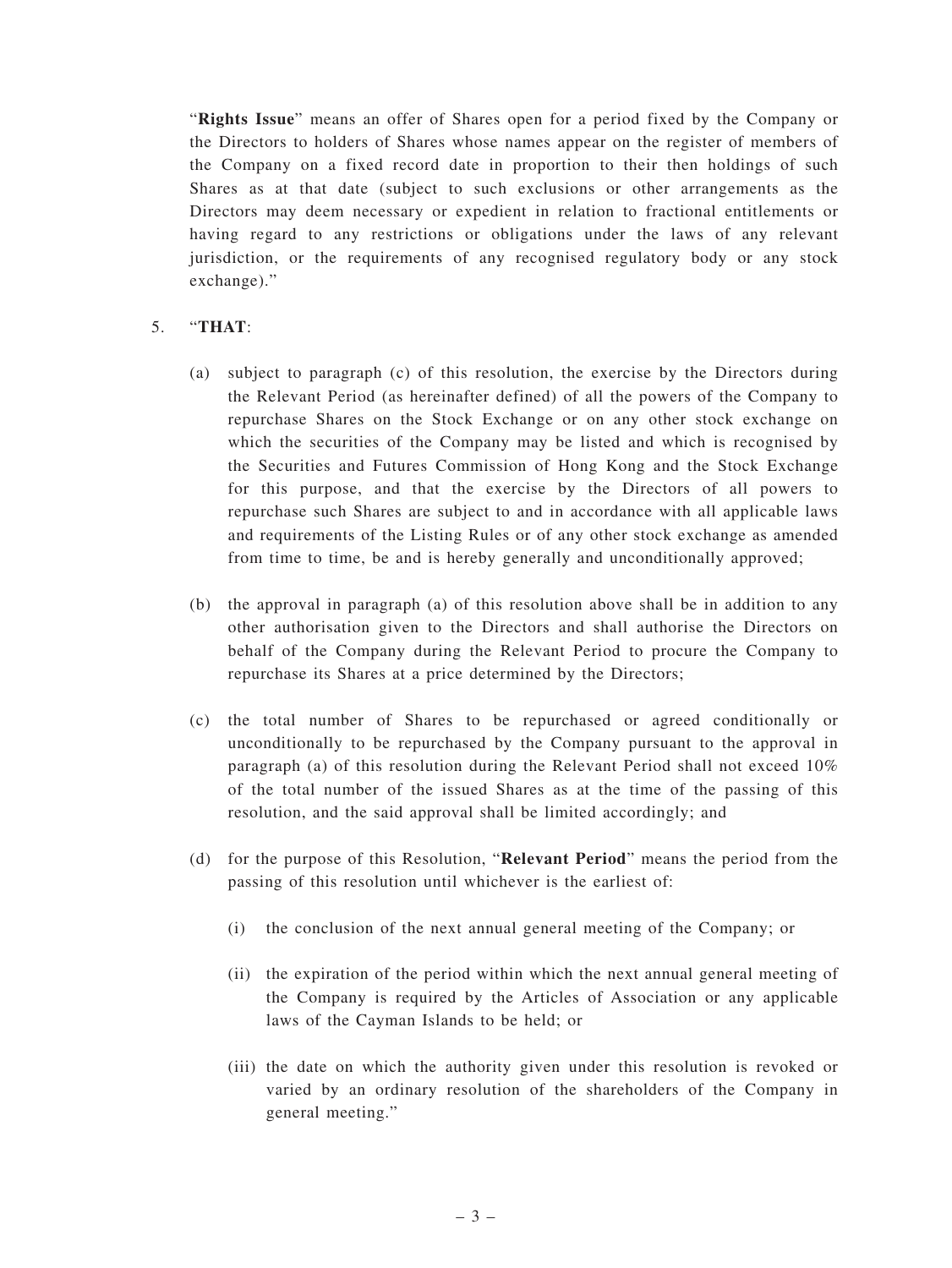6. "**THAT** conditional upon the passing of resolutions 4 and 5 as set out in this notice convening the AGM of which this resolution forms part, the general mandate granted to the Directors pursuant to Resolution 4 as set out in this notice convening the AGM be and is hereby extended by the addition thereto of the total number of Shares which may be repurchased by the Company under the authority granted pursuant to Resolution 5 as set out in this notice convening the AGM."

> By Order of the Board **Li Bao Ge Group Limited Chan Chun Kit** *Chairman and Executive Director*

#### Hong Kong, 13 May 2022

*Notes:*

- 1. Due to the recent development of the coronavirus disease 2019 (the "**COVID-19**"), members of the Company (the "**Members**" or "**Shareholders**") are reminded to refer to item 9 below for the special arrangements and precautionary measures to be taken at the AGM. Member (whether individual or corporate) wishes to exercise his/her/its voting rights at the AGM, he/she/it is strongly recommended to appoint the chairman of the AGM as his/her/its proxy to attend, speak and vote on his/her/its behalf at the AGM.
- 2. The instrument appointing a proxy shall be in writing under the hand of the appointer or his/her/its attorney duly authorised in writing, or if the appointer is a corporation, either under seal or under the hand of an officer or attorney duly authorized on its behalf.
- 3. Where there are joint registered holders of any shares, any one of such persons may vote at the AGM (or any adjournment thereof), either personally or by proxy, in respect of such share as if he/she/it was solely entitled thereto; but if more than one of such joint holders by present at the AGM personally or by proxy, that one of the said persons so present whose name stands first on the register of members of the Company (the "**Register of Members**") in respect of such share shall alone be entitled to vote in respect thereof.
- 4. In order to be valid, the proxy form, together with the power of attorney or other authority (if any) under which it is signed or a notarially certified copy thereof, must be deposited at the Company's branch share registrar and transfer office in Hong Kong, Boardroom Share Registrars (HK) Limited at 2103B, 21st Floor, 148 Electric Road, North Point, Hong Kong not less than 48 hours before the time appointed for holding the AGM or any adjournment thereof.
- 5. In relation to resolution No. 3, Ms. Chan Josephine Wai Sze, Ms. Zhu Xueqin, Mr. Kan Sze King Kenneth, Mr. Lee Cheung Yuet Horace and Mr. Chan Ming Kei will retire from office at the AGM in accordance with the Articles of Association and, being eligible, will offer themselves for re-election. Biographical details of these Directors are set out in Appendix II to the circular of the Company dated 13 May 2022.
- 6. An explanatory statement as required by the Listing Rules in connection with the repurchase mandate under resolution No. 5 above is set out in Appendix I to the circular of the Company dated 13 May 2022.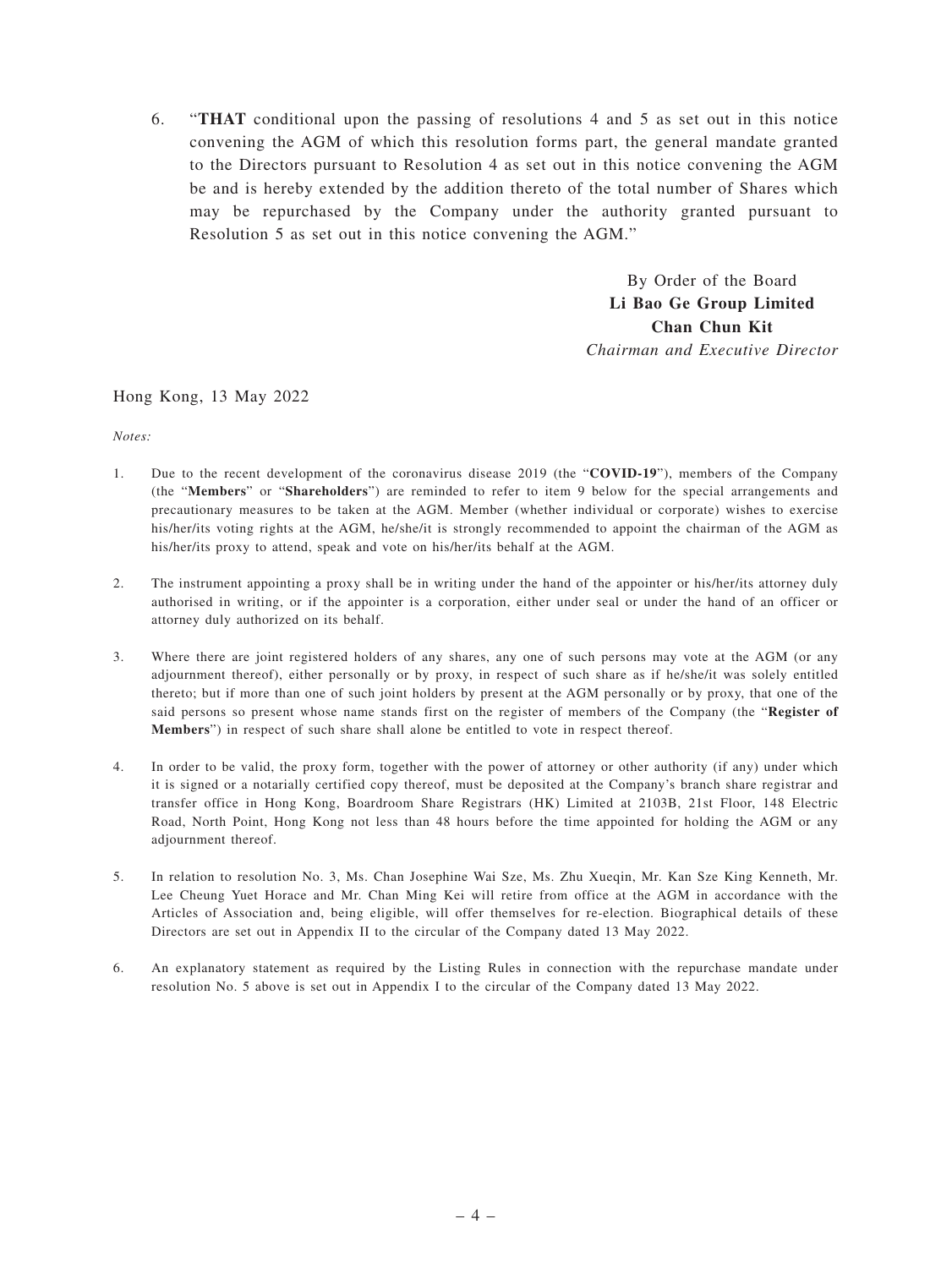- 7. The transfer books and Register of Members will be closed from Tuesday, 21 June 2022 to Friday, 24 June 2022, both days inclusive. During such period, no share transfers will be effected. In order to qualify for attending and voting at the AGM, all transfer documents, accompanied by the relevant share certificates, must be lodged with the Company's branch share registrar and transfer office in Hong Kong, Boardroom Share Registrars (HK) Limited at 2103B, 21st Floor, 148 Electric Road, North Point, Hong Kong for registration no later than 4:30 p.m. on Monday, 20 June 2022.
- 8. A form of proxy for use by Shareholders at the AGM is enclosed.
- 9. To safeguard the health and safety of the Shareholders, the Company will implement the following special arrangments and precautionary measures for the AGM:

#### **Attendance by electronic means**

Due to the recent development of the COVID-19 pandemic, the Company will adopt the following special arrangements at the AGM:

- (a) The AGM will be held with the minimum number of persons present as is legally required to form a quorate meeting by Directors and/or other senior staff members who are Shareholders or proxy. No other Shareholder, proxy or corporate representative should attend the AGM in person. Shareholders will be able to participate the AGM through electronic means. Shareholders will be able to access the live webcast at the start of the AGM until its conclusion. For Shareholders who would like to participate the live webcast, they will need to register with the Company in advance. Please refer to item (c) below.
- (b) If a Shareholder (other than those who are required to attend the AGM physically to form a quorate meeting) wishes to vote on any resolution at the AGM, he/she/it is strongly recommended to appoint the chairman of the AGM as his/her/its proxy to exercise his/her/its right to vote at the AGM. Shareholders should specifically indicate how they wish to vote for or vote against the resolutions set out in the notice convening the AGM. In any event, Shareholders will not be deprived of their rights of voting on the resolution(s) to be proposed at the AGM (or any adjourned meeting thereof).
- (c) The AGM will be conducted through electronic means where all participants can participate and submit questions at the AGM. In order to do so, any Shareholders who wishes to join the AGM must contact the Company's share registrar in Hong Kong, Boardroom Share Registrars (HK) Limited, to pre-register no later than 10:00 a.m. on Wednesday, 22 June 2022 (being not less than forty-eight (48) hours before the AGM) by email to ir@starofcanton.com.hk by providing personal particulars as follows:
	- 1. Full name (English and Chinese);
	- 2. Registered address;
	- 3. Number of Shares held;
	- 4. Hong Kong Identity Card number or passport number (in case of natural person)/company registration number (in case of body corporate);
	- 5. Contact telephone number; and
	- 6. Email address.